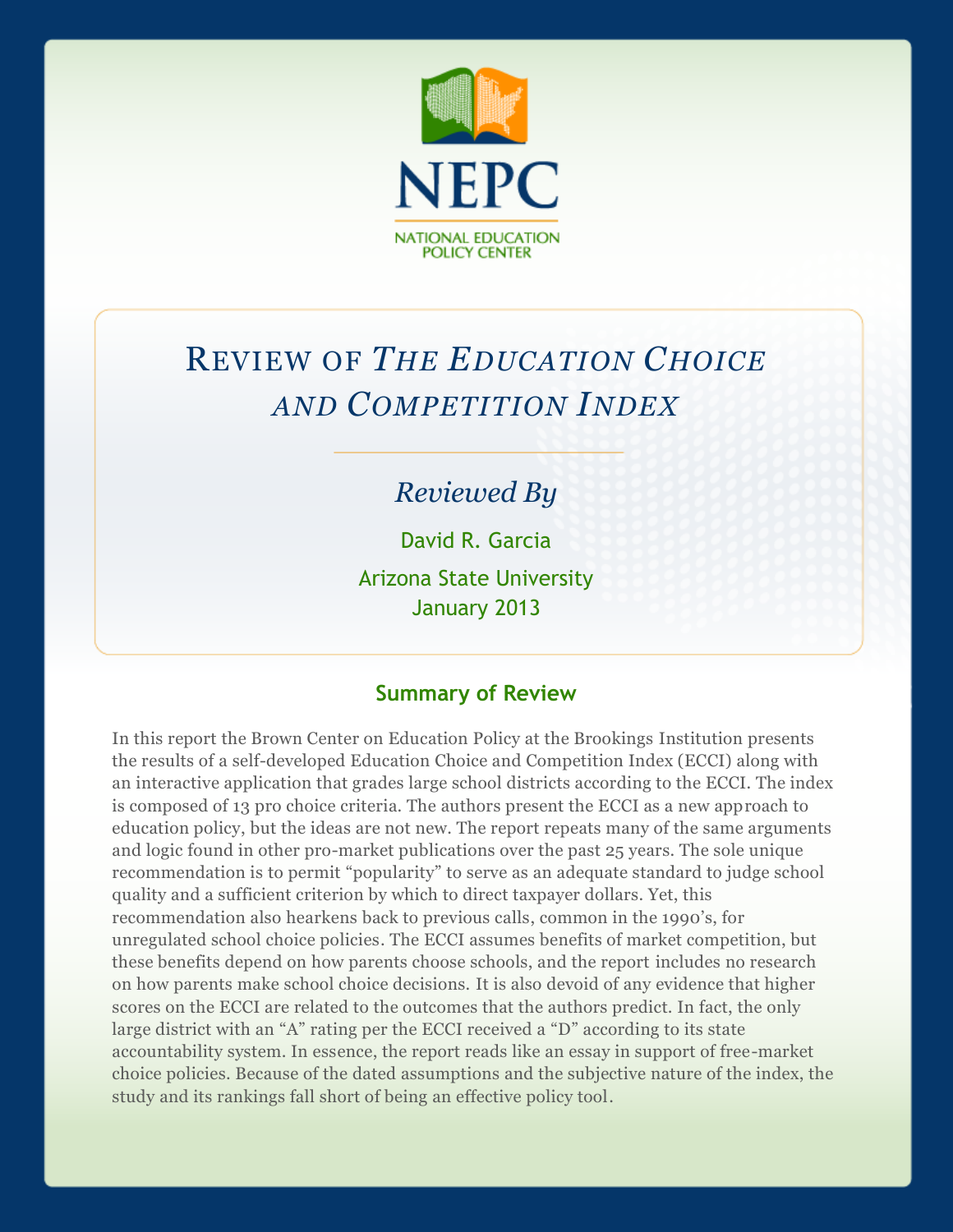**Kevin Welner**

*Project Director*

**William Mathis** *Managing Director*

# **Erik Gunn**

*Managing Editor*

#### **National Education Policy Center**

**School of Education, University of Colorado Boulder, CO 80309-0249 Telephone: (802) 383-0058**

**Email: NEPC@colorado.edu http://nepc.colorado.edu**

**Publishing Director: Alex Molnar**



This is one of a series of Think Twice think tank reviews made possible in part by funding from the Great Lakes Center for Education Research and Practice. It is also available at http://greatlakescenter.org.

*This material is provided free of cost to NEPC's readers, who may make non-commercial use of the material as long as NEPC and its author(s) are credited as the source. For inquiries about commercial use, please contact NEPC at nepc@colorado.edu.*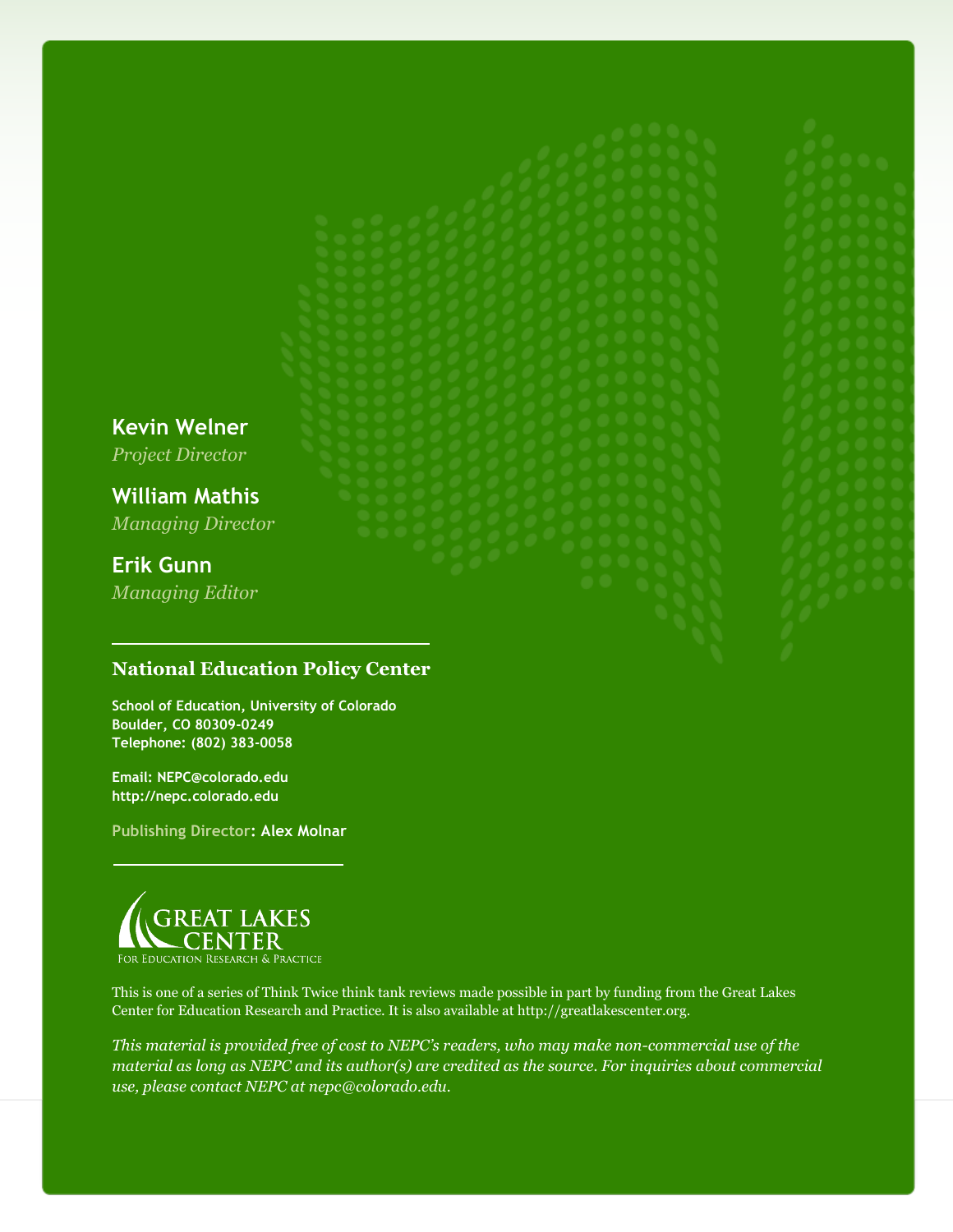# REVIEW OF *THE EDUCATION CHOICE AND COMPETITION INDEX*

*David R. Garcia, Arizona State University*

#### **I. Introduction**

The report, *The Education Choice and Competition Index: Background and Results 2012*, was authored by Grover J. Whitehurst and Sarah Whitfield of the Brown Center on Education Policy at the Brookings Institute (Brookings Institute).<sup>1</sup> The report provides the background information for the construction of the Education Choice and Competition Index (ECCI). According to the authors, "The ECCI provides an informative and consumerrelevant measure of the degree of choice and competition within the geographical boundaries of large school districts" (p.4). The ECCI grades school districts based on thirteen categories such as, the availability of alternatives to traditional public schools (e.g. charter schools and affordable private schools), whether the district has closed more than 3% of traditional public schools in the past five years, whether parents are forced to choose schools and the quality/availability of school-level test scores. The ECCI is a recommendation from a 2010 report from the Brookings Institute entitled, "Expanding Choice in Elementary and Secondary Education: A Report on Rethinking the Federal Role in Education." <sup>2</sup> The 2010 report was reviewed by Professor Janelle Scott of the University of California, Berkeley. 3

#### **II. Findings and Conclusions of the Report**

The report refers to the 2010 Brookings Institute report but does not include any substantiated findings. It is not an original research report. The authors do assert a number of attributes and advantages, of sorts, about the purpose and utility of the ECCI. They argue that competitive pressures from parent-consumers is an innovative new wave of education reform in the wake of the failure of other reform efforts, namely top-down accountability and local control. However, neither the logic nor the conclusions are new or innovative. Rather, they are a replay of the same pro-market rhetoric that the public and policymakers have heard for the past 25 years – namely that schools should act like private businesses and that the self-interested behavior of parent consumers alone can transform public education.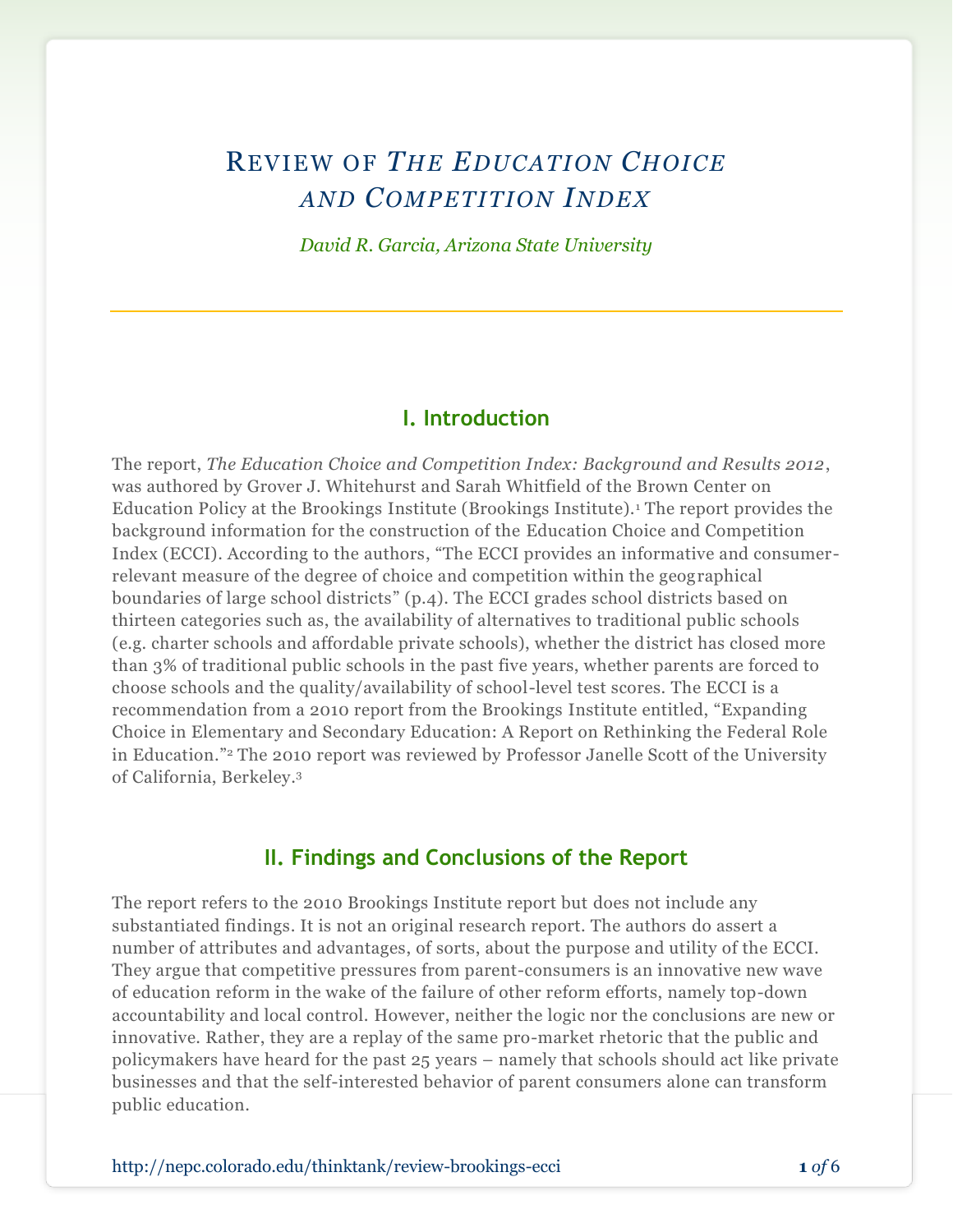The ECCI itself is comprised of thirteen categories, each of which includes specific criteria.<sup>4</sup> School districts are assigned points based on the number of criteria they meet in each category. Three categories (alternatively available schools, assignment mechanism and application) are assigned double weight in the grade calculation in order to "reflect the importance of those categories to school choice relative to other categories" (p. 8).<sup>5</sup> However, no specific rationale is provided for the double weighting of these specific categories. The composite score is then converted into a traditional A-F letter grade.

Similar to other arguments in favor of market-based education reforms, the report offers parental exit and market competition as a virtual panacea for nearly all education problems. According to the authors, market-based competition can "fundamentally change" public education by promoting equity, increasing productivity and efficiency and encouraging innovation.

The only novel contribution in the report is the explicit recommendation that "popularity" serve as a measure of judging school quality and as a sufficient criterion by which to direct

## *The report is devoid of any research on educational policy from which either parents or policymakers can take action.*

taxpayer dollars, The recommendations hearken back to previous calls, prominent in the 1990s's, for unregulated school choice policies that encouraged parents to "vote with their feet" in order to interject market-like discipline into public education. Now, nearly two decades later, the authors retread this same argument, "Unpopular schools would lose students and their associated revenue. If they did not figure out how to provide a more satisfying product they would eventually close. Popular schools would prosper and grow" (p. 2).

Finally, to encourage parental exit, the authors advocate for school assignment procedures where "everyone must choose" (p. 5) and there is no default school assignment. This policy effectively coerces parents to choose, even if they have not expressed a desire to switch schools.

### **III. The Report's Rationale for Its Findings and Conclusions**

The rationale to support the argument that market competition will achieve the purported improvements has become somewhat standard and can be found in most of the pro-market literature. The authors contend that 1) poor and minority students are trapped in traditional public schools, 2) the discipline of the market will produce the same productivity and efficiencies in public schools as has been witnessed in the private sector and 3) competition in public education breeds innovation. To support the use of parent satisfaction as a school quality indicator, the authors write, "If you believe that our education system is to a significant degree about satisfying those it serves and those who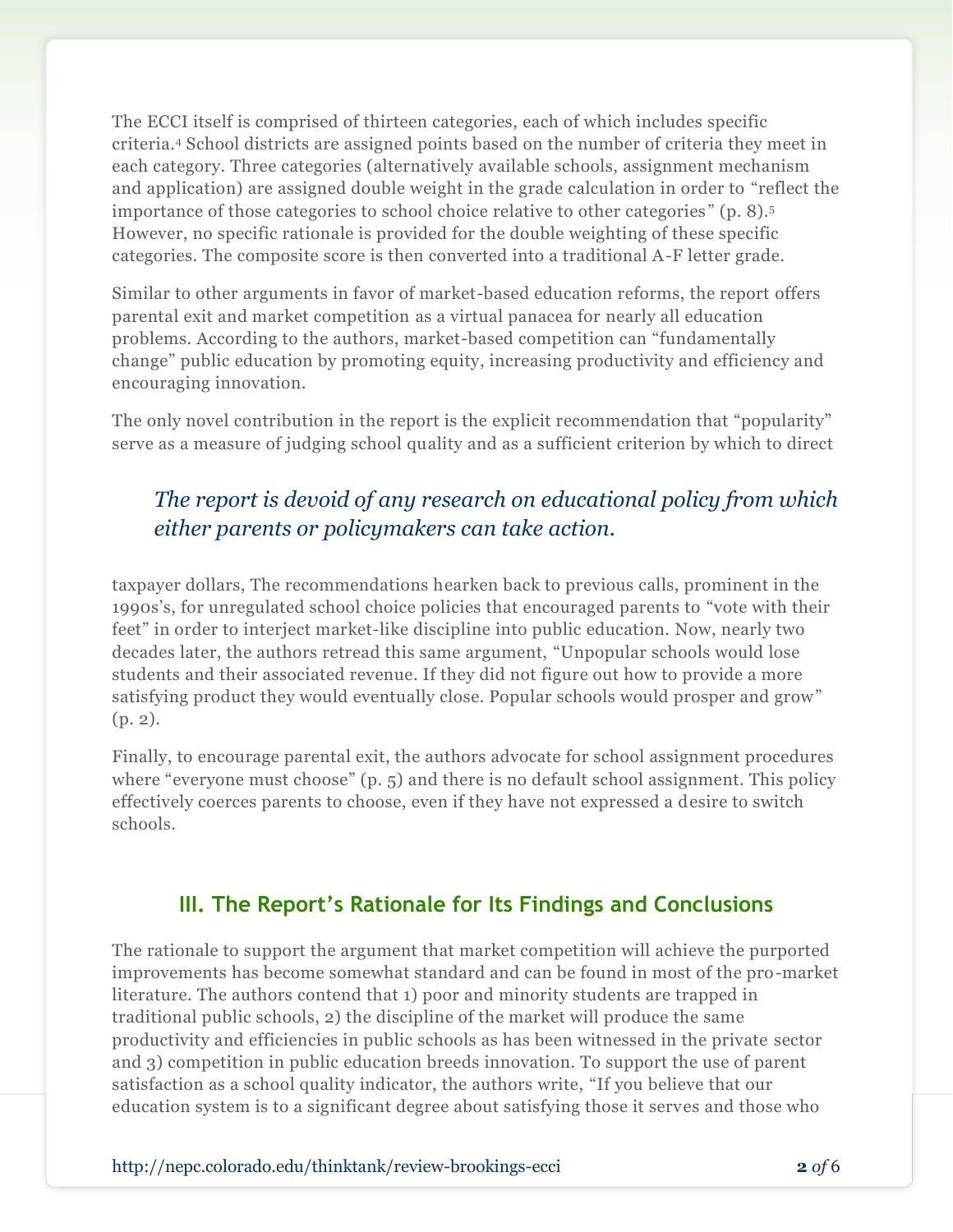pay for it through their tax dollars, we should give weight to the desire of parents to choose their children's schools and to the satisfaction that is generated by allowing them to do so" (p. 2).

#### **IV. The Report's Use of Research Literature**

The only citation in the report is to the 2010 Brookings Institute report discussed in the Introduction.<sup>6</sup> The report would be more credible if it considered the substantial body of research that directly relates to the authors' central claims.

To begin, the recommendations are premised on parental school choice behaviors. There is a lengthy body of research on how parents choose schools that should be but is not addressed in this report.<sup>7</sup>

Further, the report does not cite any research on what parents consider when judging their level of satisfaction with the school(s) their children attend. Through independent and outside sources, the authors should make a defensible case that when parents satisfy their individual schooling preferences, such actions lead to the type of collective outcomes that the authors contend will occur.

The report should also address the existing research on previous coercive school choice policies that compel parents to choose. Most recently, under the No Child Left Behind Act, parents in low performing schools were given the option to transfer schools at district expense. Yet, less than 1% of eligible parents availed themselves of the opportunity. <sup>8</sup> The authors do not make their case as to why their version of coerced school choice would prove more successful than past attempts.

The report is devoid of any research on educational policy from which either parents or policymakers can take action. Further, the index appears unworkable. For example, there is no guidance on how educational policy should respond to the elements of the ECCI, namely those elements that hold school districts accountable for factors that are beyond district control, such as the presence of affordable private schools. <sup>9</sup>

### **V. Review of the Report's Methods**

The report does not involve any original research and, as such, the methods are restricted to what could be called a "scoring guide." The recommendations for the ECCI categories, weights, tallies and letter grades appear to be based on the professional opinion of authors chosen by the Brookings Institute. Readers are not privy to how the criteria or the authors were selected and the extent to which there was an attempt to include a diverse perspective of opinions.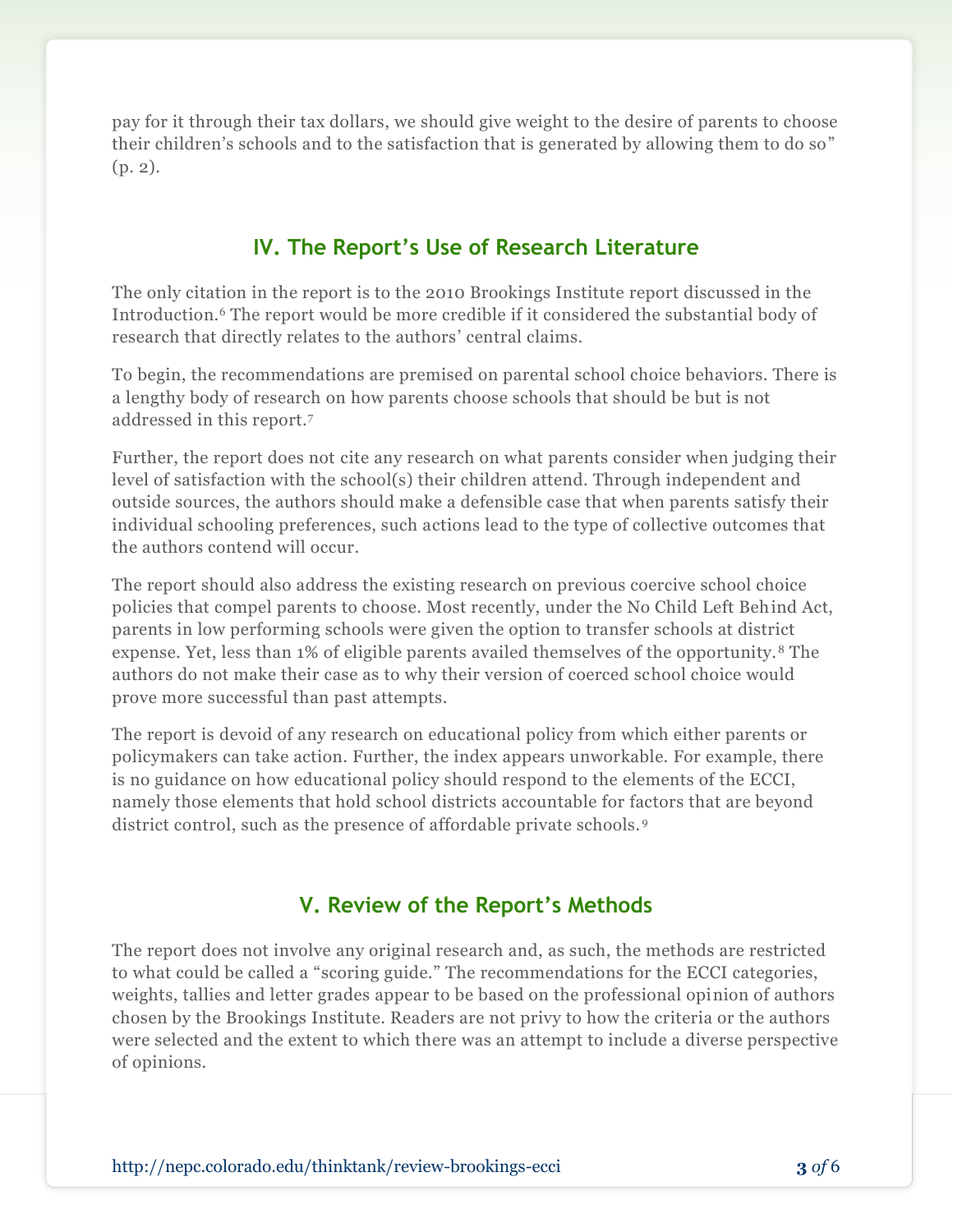#### **VI. Review of the Validity of the Findings and Conclusions**

There are a number of large unanswered questions that leave the reader skeptical. To begin, the authors make no substantiated connection between parental satisfaction and the purported collective benefits that they argue should arise from market-based policies. For example, the "winning" school district, meaning the only large school district in the country rated an "A" according to the ECCI is Recovery School District, New Orleans. Yet, the district was labeled a "D" by the Louisiana Department of Education and 83% of its schools were labeled a "D" [or](http://www.researchonreforms.org/html/documents/Paperon2012SPSk.pdf) "F." 10

Further, the recommendations place ultimate faith on parents choosing schools based on test score results. Yet, it is well established that parents choose schools based on many other factors, such as safety, academic mission and student demographics. In addition, formal sources of information, such as standardized test scores and state-derived labels like those promoted by the authors, are one of the last sources that parents consider when making decisions. Again, there is a large body of literature as to why parents choose that is not addressed here. For example, Schneider and Buckley studied parents' school search preferences and found that they placed considerably more emphasis on student demographics when researching schools than academic performance results, such as test scores.<sup>11</sup>

The foundational logic of this report is based on how one would expect consumers to behave in the private sector. More specifically, the assumption is that when presented with comparable standardized test scores, parents will leave their present school. Parental responses under previous coerced choice plans, however, do not match consumer behaviors. Most often, when schools are labeled as low-performing by the state based on test scores, most parents stay.<sup>12</sup> And, unlike any consumer-business relationship, involved parents may do something that is literally unheard of in the private sector; they get more involved in order to improve their school.

#### **VII. Usefulness of the Report for Guidance of Policy and Practice**

The report is representative of school choice thought from a quarter-century ago in its call for unregulated, popularity based school choice plans. The recommendations do not utilize well-known and extensive current research on what we know about how parents choose schools nor does the study reflect awareness of current developments in school choice policies. With general market failures, the lukewarm reception to other coerced school choice proposals and mistrust of the for-profit education market, the ground has shifted on these issues. The more common position among education policy experts is for regulated school choice policies that balance individual preferences and social benefits. The weaknesses of the ECCI (particularly the subjective scoring system and the absence of a sound research foundation), renders the index an artifact that provides little help in guiding current policy or practice.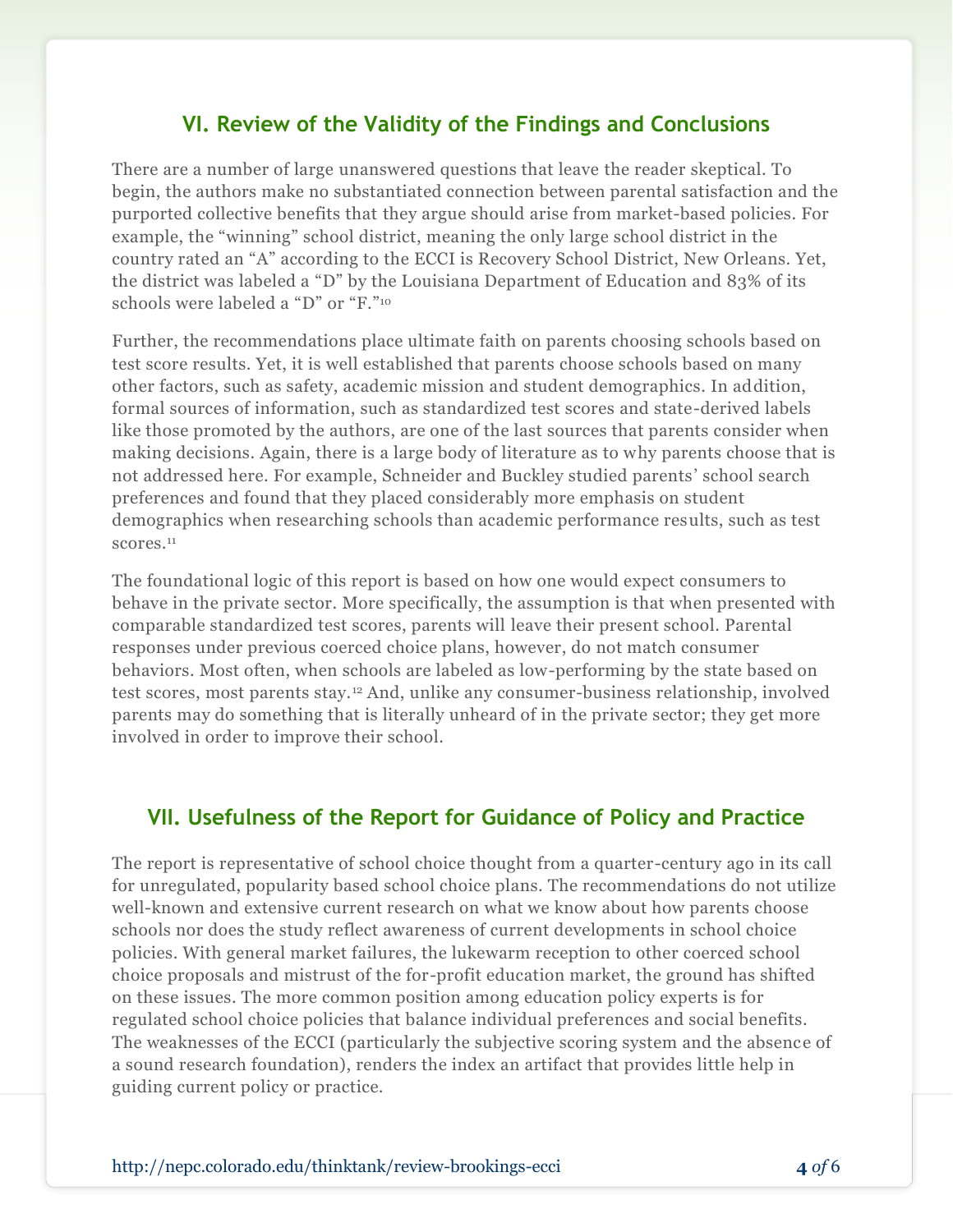#### **Notes and References**

1 Whitehurst, G.J., & Whitfield, S. (2012). *The Education Choice and Competition Index.* Washington, DC: Brookings Institute. Retrieved December 28, 2012, from http://www.brookings.edu/research/interactives/2012-ecci#divDistrictTable.

2 Greene, J., et. al. (February, 2010). *Expanding Choice in Elementary and Secondary Education: A Report on Rethinking the Federal Role in Education.* Washington, DC: Brookings Institute. Retrieved December 22, 2012, from

http://www.brookings.edu/~/media/research/files/reports/2010/2/02%20school%20choice/0202\_school\_choice.pdf.

3 Scott, J. (2010, March). *Review of "Expanding Choice in Elementary and Secondary Education: A Report on Rethinking the Federal Role in Education,"* Boulder and Tempe: Education and the Public Interest Center & Education Policy Research Unit. Retrieved December 28, 2012, from [http://epicpolicy.org/thinktank/review-expanding-choice.](http://epicpolicy.org/thinktank/review-expanding-choice)

4 The 13 categories that comprise the ECCI include (total points possible in parenthesis): Availability of alternative schools (3); virtual schools (3); popularity of schools reflected in funding (3); restructure or close undersubscribed schools (3); assignment mechanism (4); application (3); comparable standards and assessments (3); gain scores calculated (3); accessible on-line information (3); relevant performance data (3); understandable performance data (3); transportation (3); and district school quality (3).

5 Whitehurst, G.J., & Whitfield, S. (2012). *Education Choice and Competition Index Scoring Guide.* Washington, DC: Brookings Institute. Retrieved December 28, 2012, from http://www.brookings.edu/~/media/research/files/reports/2011/11/30%20education%20choice%20whitehurst/ 1130\_education\_choice\_whitehurst\_ecci\_scoring\_guide.pdf.

6 The 2010 Brookings report (see Endnote 1) cites several academic articles and policy reports.

7 A few examples include:

Bell, C.A. (2009). All choices created equal? The role of choice sets in the selection of schools. Peabody Journal of Education, 84, 191-208.;

Holme, J. J. (2002). Buying homes, buying schools: School choice and the social construction of school quality. *Harvard Educational Review, 72*(2)*,* 177–207.;

Schneider, M., Teske, P., & Marschall, M. (2000). *Choosing Schools: Consumer Choice and the Quality of American Schools.*  Princeton, NJ: Princeton University Press.

8 Stullich, S., Eisner, E., McCrary, J. (2007). *National Assessment of Title I: Final Report* (NCEE 2008-4012). Washington, DC: National Center for Education Evaluation and Regional Assistance, Institute of Education Sciences, U.S. Department of Education.

9 According to the ECCI, the criteria require that charter schools and at least two of the following alternative education options are present in the school district: magnet schools, vouchers, affordable private schools and tax credit scholarships. In addition, school districts receive maximum points if 45% or more of the student population is enrolled in these alternative educational environments (see Category 1 in the report index, note 5).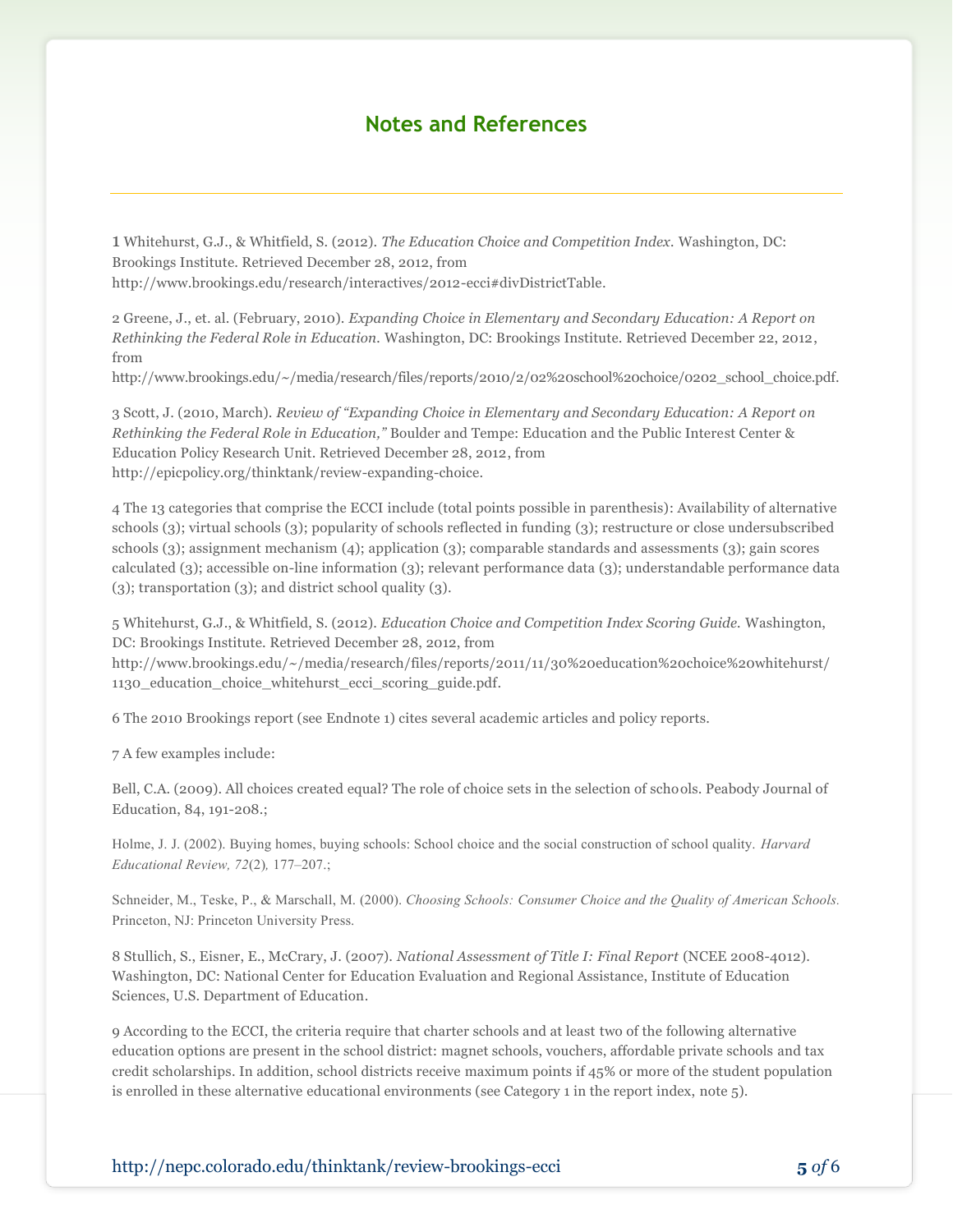10 Louisiana school and district accountability ratings are available online at: http://www.louisianaschools.net/offices/publicaffairs/press\_release.aspx?PR=1697.

11 Schneider, M. & Buckley, J. (2002, Summer). What do parents want from schools? Evidence from the Internet. *Educational Evaluation and Policy Analysis*, *24* (2), 133-144.

12 For example, see Garcia, D.R. (November, 2010). *School Reenrollment: Choosing to Stay.* Phoenix, AZ: Morrison Institute for Public Policy.